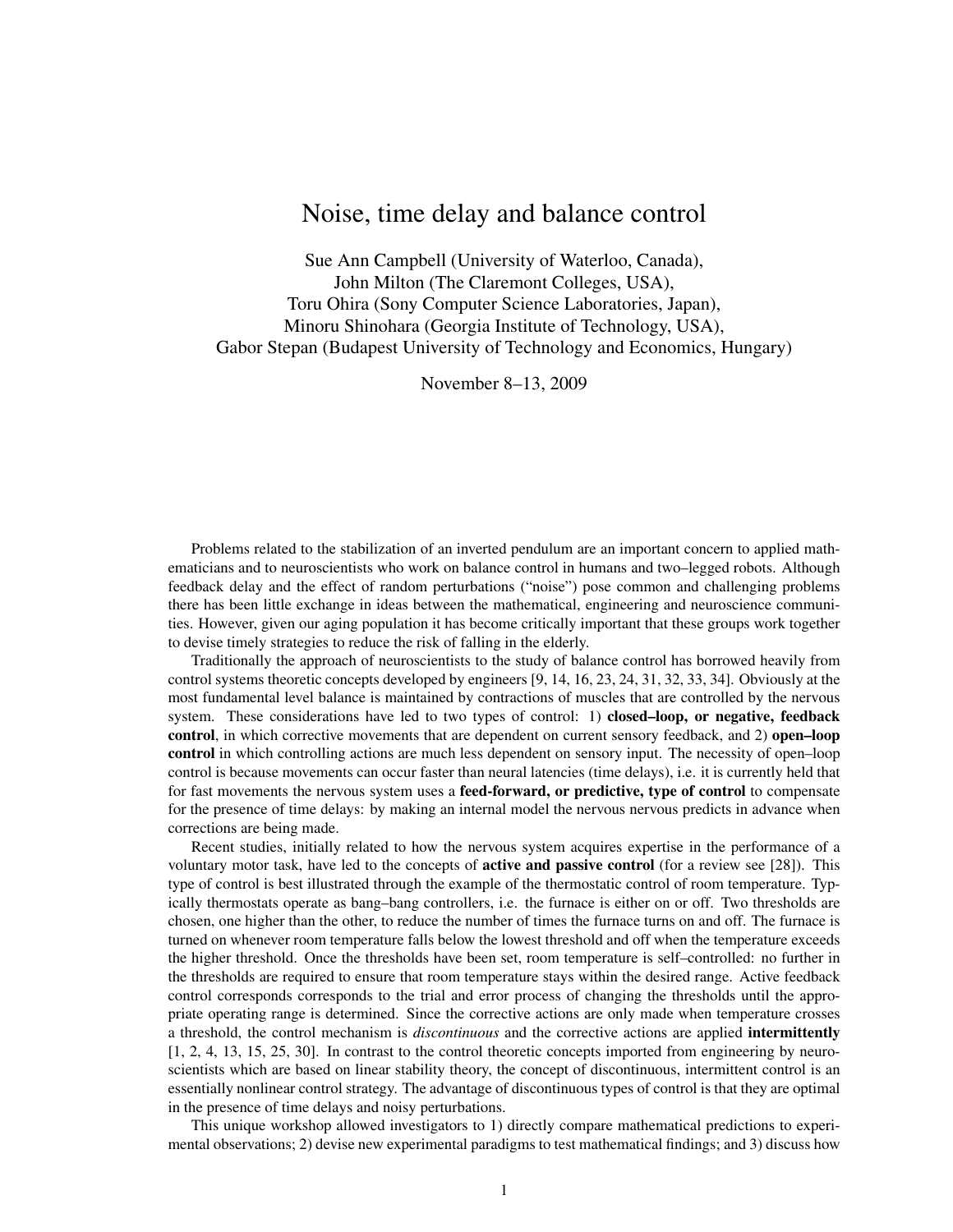

Figure 1: (a) A simple one degree of freedom model of postural balance in which the ankle joint provides the necessary control torque M. (b) The shaded stability region in the parameter plane for the delay–differential equation for the torque control of balance shown in (a). For more details see [39].

workable strategies can be devised to improve balance control in humans and in two–legged robots. A motivating theme of the workshop was to compare and contrast two commonly studied experimental paradigms of human balance control: postural sway during quiet standing and stick balancing at the fingertip.

# 1 Mathematical Background

Postural sway during quiet standing and stick balancing at the fingertip are both stabilized by time–delayed feedback. However, the corrective forces are introduced differently. Postural sway during quiet standing represents an involuntary, or automatic, balance task in which control is effected by the direct application of torques at the pivot point (i.e. the ankle joint). In contrast, stick balancing at the fingertip is a voluntary complex motor task in which the stabilization is effected by the application of forces at the base (i.e. the fingertip). The fact that the probability that a human falls during quiet standing is much, much lower than the probability that a stick balanced at the fingertip falls suggests that there are differences in how the nervous system controls these tasks. However, despite the fact that the way in which corrective movements are made differs between these paradigms differs (compare subsection 1.1 to subsection 1.2), it is possible that similar control strategies may be at work (see subsection 1.3).

Mathematical studies of human balance control are made difficult by the fact that the precise identity of the controller is not known and hence the full dynamical system cannot be written down. Consequently the approach has been to try to use comparisons between experimental observations and propose models to guess the nature of the controller. These efforts lead to three types of modeling approaches.

#### 1.1 Torque control

The model for an inverted pendulum stabilized by the direct application of torque at the pivot has the general form (Figure 1a)

$$
\frac{4}{3}m\ell^2\ddot{\theta} - mg\ell\sin\theta = F(\theta(t-\tau), \dot{\theta}(t-\tau))\tag{1}
$$

where m is the mass of the pendulum,  $\ell$  is half the length of the pendulum,  $\tau$  is the feedback delay and  $\theta$  is the vertical displacement angle. Typically  $F$  is to be linear, i.e.,

$$
F = p\theta(t - \tau) + d\dot{\theta}(t - \tau).
$$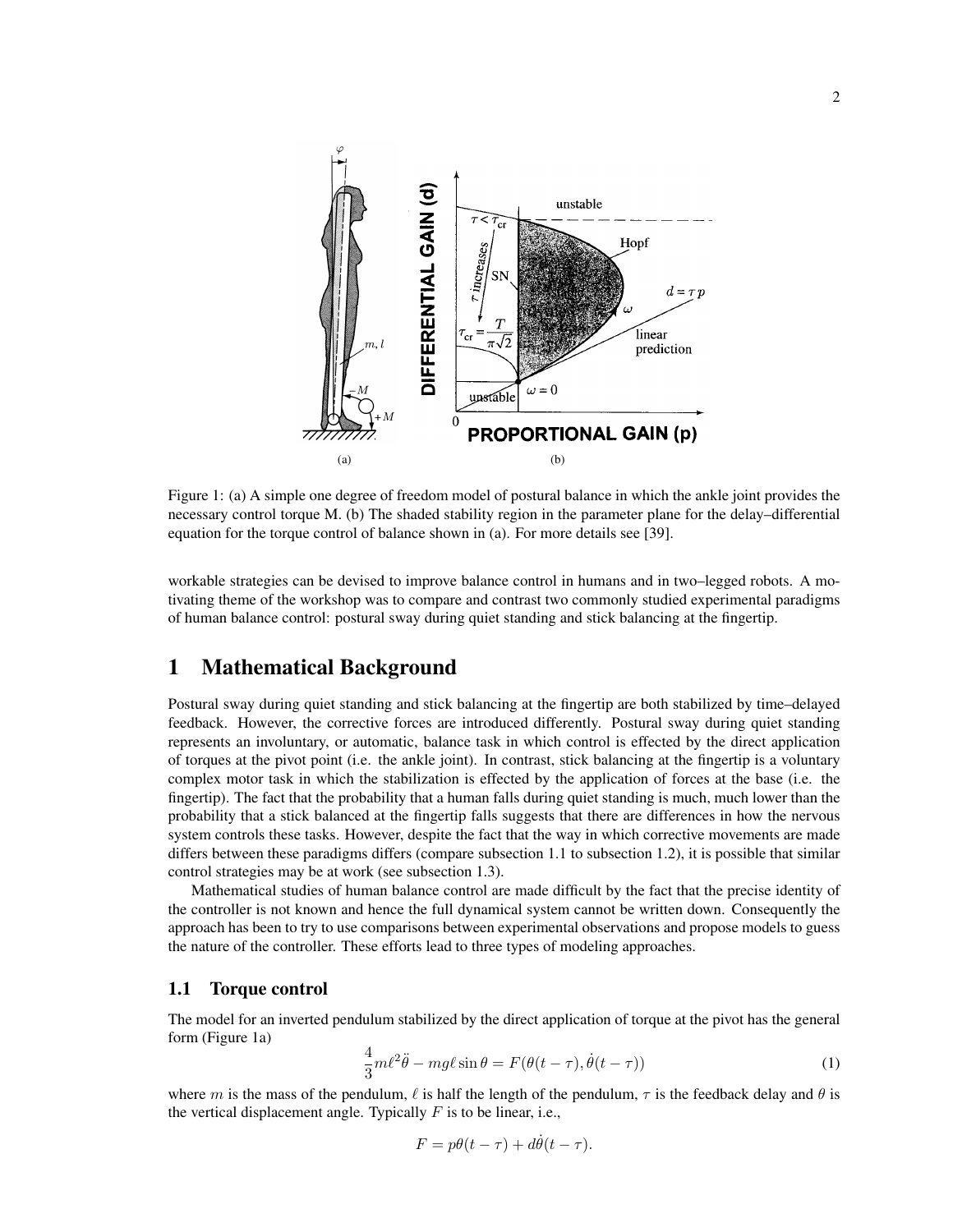

Figure 2: (a) Schematic representation of inverted pendulum stabilized by the movements of a cart.  $M$  is the mass of the cart,  $\ell$  is half the length of the pendulum, and P is the pivot point of the pendulum. See text for definition of other parameters. (b) Stability of the upright fixed point for the delay differential equation that describes (a). For more details see [17].

If the control is passive, then the torque  $F$  comes from the intrinsic mechanical impedance of the ankle joint and there is no time delay  $\tau = 0$ . For active control the torque F is due to feedback control exerted by the nervous system and  $\tau > 0$  represents the neural transmission delay.

It has been shown that for appropriate choices of the control gains, p, d, and for  $\tau$  sufficiently small, the upright position of the pendulum is stable (for a review see [39]). Figure 1b shows the possible choices as a region in the p, d parameter space. For passive control this region is given by  $p > mg\ell$ ,  $d > 0$ . (Note that  $p = mg\ell$  is the vertical line in Figure 1b). For active control with  $0 < \tau < \tau_{cr}$  the region is the shaded region in Figure 1b. For active control with  $\tau > \tau_{cr}$  there is no choice of p, d that stabilizes the upright position. Some authors [1] have suggested the feedback is a combination of active and passive control, i.e.

$$
F = p_0 \theta(t) + d_0 \dot{\theta}(t) + p\theta(t - \tau) + d\dot{\theta}(t - \tau).
$$

In this case the region of Figure 1b just gets expanded. E.g. the vertical line will be given by  $p = mg\ell - p_0$ .

Experimental observations support that the relevant parameters from the human neural control of balance correspond to stable regime [9, 14, 16, 23, 24, 31, 32, 33, 34]. However, this view has been challenged [1, 2, 22, 19, 20, 21].

Further, it has recently been suggested [18, 44, 45] that the active feedback should depend on the acceleration as well as the position and velocity, i.e.

$$
F = p\theta(t - \tau) + d\dot{\theta}(t - \tau) + a\ddot{\theta}(t - \tau).
$$
 (2)

In this case, (1) has the form of a neutral functional differential equation, since the delay appears in the highest derivative of the state. The properties of neutral functional differential equations are not well understood; even the determination of their properties using computer simulations can be problematic especially in the presence of noisy perturbations.

#### 1.2 Base control

The standard engineering approach to the problem of stabilizing an inverted pendulum is depicted schematically in Figure 2a. The pendulum is attached to a cart by means of a pivot, which allows the pendulum to rotate freely in the  $xy$  plane. Neglecting any friction in the pivot, the equations of motion for the full system are:

$$
(m+M)\ddot{x} + F_{\text{fric}} + m\ell\ddot{\theta}\cos\theta - m\ell\dot{\theta}^2\sin\theta = F(\theta(t-\tau))
$$
  

$$
m\ell\ddot{x}\cos\theta + \frac{4}{3}m\ell^2\ddot{\theta} - mg\ell\sin\theta = 0.
$$
 (3)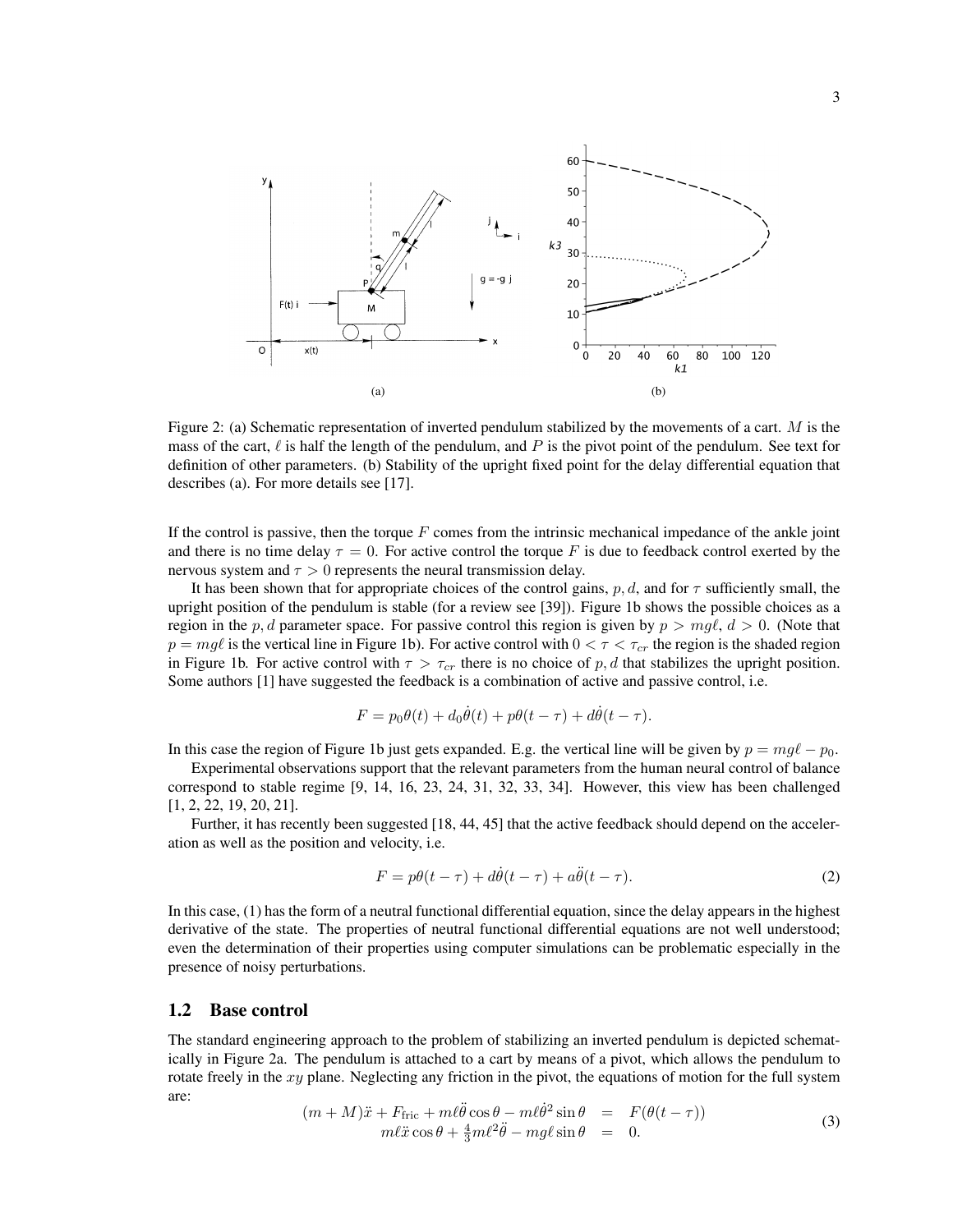where M is the mass of the cart,  $\ell$  is the half the length of the pendulum, i.e., the distance from the pivot to the center of mass of the pendulum, and  $F$  represents the force that is applied to the cart in the  $x$  direction for the purpose of keeping the pendulum upright, i.e.

$$
F_{\text{control}} = k_1 x(t - \tau) + k_2 \theta(t - \tau) + k_3 \dot{x}(t - \tau) + k_4 \dot{\theta}(t - \tau), \tag{4}
$$

where it is assumed that the measurements all occur at the same time. The characteristic equation obtained by linearizing about the equilibrium point corresponding to the upright position is

$$
\Delta(\lambda) = \ell(m+4M)\lambda^4 + 4\ell\delta\lambda^3 - 3(m+M)g\lambda^2 - 3\delta g\lambda +
$$
  

$$
e^{-\lambda\tau}((3k_4 - 4\ell k_3)\lambda^3 + (3k_2 - 4\ell k_1)\lambda^2 + 3k_3g\lambda + 3k_1g).
$$
 (5)

where  $\lambda$  is the eigenvalue. Again there are ranges of the values of the  $k_i$  for which the upright position is stable [7, 8, 39]; experiment observations using a mechanical time–delayed inverted pendulum confirm these observations [17].

However, it is important to note that these results apply only if the initial values of  $\theta$  are chosen sufficiently close to the upright position ( $\theta = 0$ ). If a perturbation pushes the inverted pendulum sufficiently far from the upright position stability of the upright position is not guaranteed: either the pendulum falls or new behaviors arise. Experimental observations of a time–delayed mechanical inverted pendulum suggest that for some parameter ranges the stable equilibrium co–exists with a large amplitude oscillatory solution [41, 26].

#### 1.3 Discontinuous control

Up to this point, modeling efforts have not taken into account the effects of ever present random perturbations ("noise"). Control–theoretic arguments suggest that intermittent, or discontinuous, feedback control is the optimal and most robust approach for stabilizing an unstable dynamical system in the presence of noise and delay [1, 2, 4, 13, 15, 25, 30]. One way to overcome these problems is to use a switch–like, or discontinuous, feedback controller which is activated only when dynamical variables cross pre–set variables. Such mechanisms have been referred to as "act and wait", "drift and act", and discontinuous controllers. An example of a very simple drift and act controller is [12, 29]

$$
\dot{\theta} - \gamma \theta + \sigma^2 \xi(t) = f(\theta(t - \tau))
$$
\n(6)

where the additive Gaussian white noise term  $\xi(t)$  satisfies

$$
\langle \xi(t) \rangle = 0
$$
  

$$
\langle \xi(t) \xi(t') \rangle = \sigma^2 \delta(t - t')
$$

where  $\sigma^2$  is the variance and  $\delta$  is the Dirac–delta function, and

$$
f(\theta(t-\tau)) = \begin{cases} 0 & \text{if } |\theta| \le \Pi \\ -K & \text{otherwise} \end{cases}
$$

Experimental evidence in favor of a discontinuous control mechanism for human balance includes the observation of intermittent, ballistic–type corrective movements for both postural sway [1, 2, 19, 20, 21] and stick balancing [4, 5, 10] and observations that indicate that the upright position, i.e.  $\theta = 0$ , is not stable in either paradigm [3, 11, 22, 26, 40, 46].

### Presentation Highlights

As indicated above, three important aspects of models for balance control and stick balancing are time delays, noise and discontinuities. Thus two talks early in the workshop focussed on what is known for these types of mathematical systems. Jan Sieber (University of Portsmouth, UK) spoke on systems with time delayed switching, such as those which occur in models with delayed, discontinuous feedback. He showed that for sufficiently long delays, the dynamics near periodic orbits is generically governed by low-dimensional smooth return maps. Rachel Kuske (University of British Columbia, Canada), gave the audience an idea of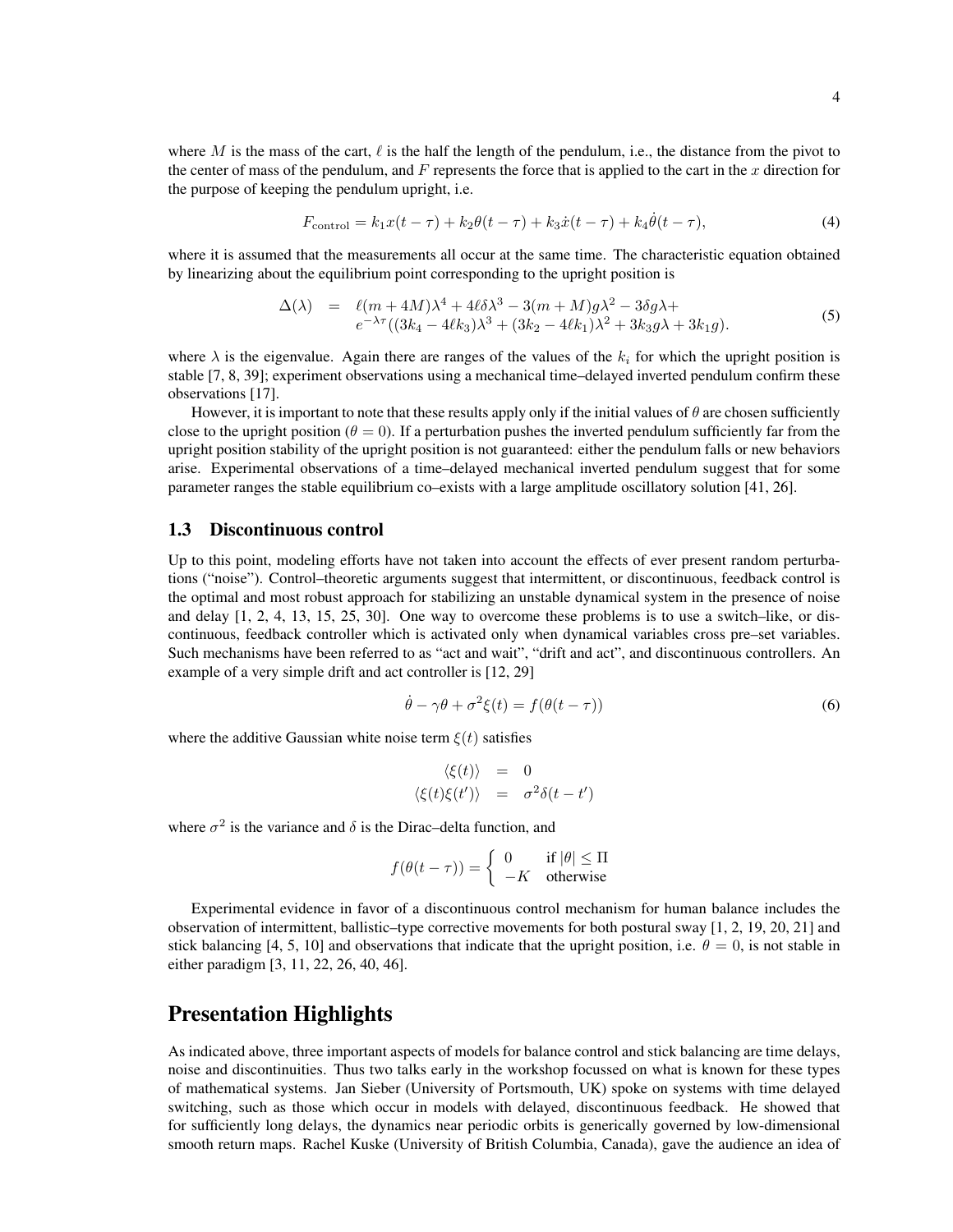how nonlinear systems with noise and time delay can give rise to complex dynamics in unexpected ways, and emphasized that one needs to consider this when trying to validate or understand a model.

A major part of the workshop were debates about three major outstanding modeling issues. The first two debates were planned in advance, based on known disputes in the modeling of postural control. The final debate (held on the last morning of the workshop) arose spontaneously out of the discussions of the previous days.

- 1. Passive vs active control: Ian Loram (Manchester Metropolitan University, UK) presented convincing data that the biomechanical properties of the musculo-skeletal system play a major role maintaining balance during quiet standing and that corrective actions are taken intermittently. Andy Ruina (Cornell University) suggested that Loram's observation might be accounted by assuming that a dead zone exists for sensory receptors, i.e. for they are unable to detect deviations from the desired upright posture unless they are sufficiently large. He also pointed out that the most successful walking robots are those that utilize simple discontinuous (intermittent) control strategies. Francisco Valero–Cuevas (USC, USA) drew attention to the fact that control problems similar to those that arise in balance arise in the context of manipulation with our fingers using a very different musculo–skeletal plant. Indeed the ability of humans to manipulate objects with the fingertips involves complex sensorimotor loops even for basic tasks, or tasks that are time critical. The general conclusion of this debate was that passive control is not enough to give stability, i.e. some active control is needed as well. In particular although during quiet standing it might be possible to utilize passive control mechanisms, once moving balance requires active control. Ramesh Balasubramaniam (McMaster University, Canada) pointed out that although it may be possible to imagine that balance control during quiet standing can be predominantly under passive control, the control of balance in all movements clearly involves active control.
- 2. Predictive vs non-predictive control: Tamás Insperger (Budapest University of Technology and Economics, Hungary) showed that delayed feedback control and predictive control are actually the same, since any predictions can only be constructed based on the available delayed state of the system. This observation turned the debate into questions of how the available output (the delayed state, for instance) should be fed back and what kind of functions should we use in the controller? Dr. Insperger argued that intermittent control was more efficient. John Milton (The Claremont Colleges, USA) argued that in the presence of noise and delay the only control mechanism that are optimal are those that utilize an intermittent, discontinuous control strategy. James Finley and Eric Perreault (Northwestern University, USA) presented experimental evidence that suggest that the relative contribution of feedback vs feedforward (predictive) control mechanisms to postural stability depends on both the level of stability provided by the environment and how the environment influences the pattern of volitional activation.
- 3. Linear vs nonlinear control: This debate help distill the fact that models with linear and nonlinear control fit different situations. Robert Peterka (Oregon Heath Sciences Center, USA), John Jeka (University of Maryland, USA), Tim Kiemel (University of Maryland, USA) and Gabor Stepan (Budapest University of Technology and Economics, Hungary) demonstrated that balance control during quiet standing was very well described by physiological models that incorporated linear differential equations with time-delayed negative feedback. Lena Ting (Emory University, USA) presented evidence that the appropriate feedback involved terms that depended on displacement, velocity and acceleration, i.e. the models take the form of a neutral functional differential equation (NFDE). During the "after hours" discussions, Sue Ann Campbell and Amy Radnuskaya were able to show that that the differential operator in Prof. Ting's NFDE model is D stable, which means that the stability is similar to that for delay differential equations. Thus if control is continuous and the system stays close to the upright position, then a linear control model is adequate to describe the behavior. However, Ramesh Balasubramaniam (McMaster University, Canada) argued that models with nonlinear control are needed to account for the statistical properties of stick balancing experiments. Moreover, John Milton (The Claremont Colleges, USA) strongly supported this line of reasoning adding that a problem not explained by current linear control theories are experimental observations that suggest that the upright fixed point is unstable. Finally, Manoj Srinivasan (Ohio State University) presented an alternative approach to deriving a model for balance control using the formalism of optimal control. Clearly, more experimental data may be needed to resolve this debate, although mathematical studies of simple models may help determine if this question can be answered by more data.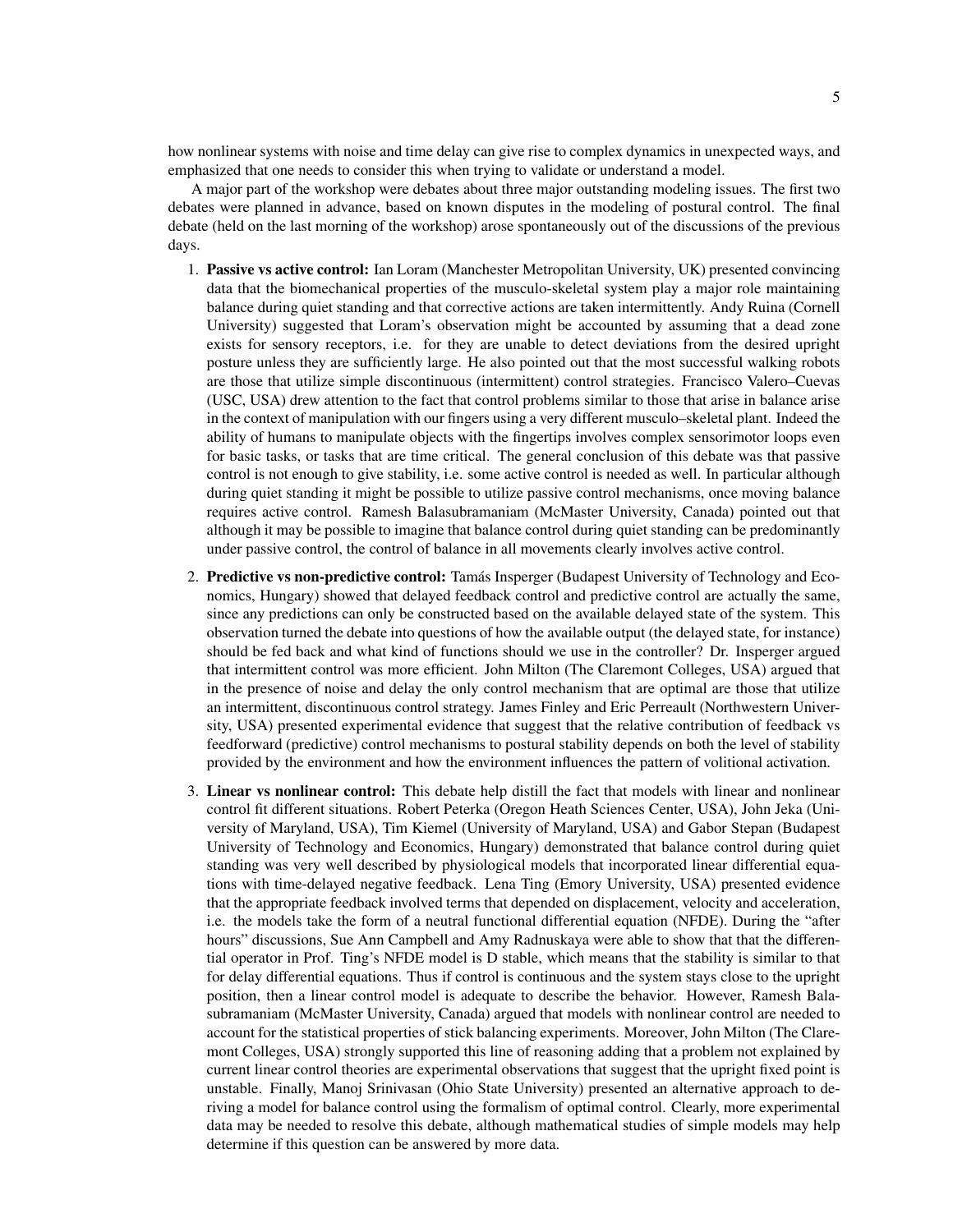In addition, insights into several modulating factors for balance control were discussed. For example, Jason Boulet (University of Ottawa, Canada) spoke on the effects of delayed visual feedback, in the presence of noise. Minoru Shinohara (Georgia Institute of Technology, USA) on the effects of subsensory noise.

Since this workshop involved physiologists, engineers and mathematicians, an important group of presentations were tutorials, both planned and impromptu, which helped give researchers a basic understanding of the fields outside their own. Tutorials included

- stability analysis for delay differential equations (Amy Radunskaya, Pomona College, USA)
- statistical tools for studying systems with noise (John Milton The Claremont Colleges, USA)
- methods for analyzing stochastic DDEs (Toru Ohira, Sony Computer Science Laboratories, Japan)
- the basic physiology of balance control (Lena Ting, Emory University, USA)
- deadbeat linear control (Andy Ruina, Cornell University, USA)
- experimental techniques using human motor noise for system identification (Jason Kutch, University of Southern California, USA)

A quite novel part of the workshop were the demonstrations of the experimental systems given by several participants. These included both experiments for obtaining data from physiological systems:

- the thumb-finger spring compression paradigm (Francisco Valero–Cuevas, USC, USA)
- sensory illusions resulting from tendon vibration (Lena Ting, Emory University, USA)
- balance on a wobble board (Toru Ohira, Sony Computer Science Laboratories, Japan)
- functional electrical stimulation (Kei Masani, Albert H. Vette and Mark Robinson, University of Toronto, Canada)
- mechanical inverted pendulum with delayed feedback (Toru Ohira, Sony Computer Science Laboratories, Japan)

These demonstrations were especially valuable as they helped the mathematicians understand what kind of limitations are present on the amount and kind of data which is obtained from experimental systems.

# Conclusions and Future Directions

Participating neuroscientists were extremely interested in understanding the mathematics behind delay differential equations. Indeed many of the neuroscientists had already developed physiologically–based mathematical models for the control of human balance and stick balancing at the fingertip in which time delays were explicitly present. Much of their interest focused on on understanding how the modeled control strategies might be destabilized, for example, by the effects of aging on the nervous system. The increasing interest of the neuroscience community in the properties and analysis of delay differential equations highlights an educational need to provide opportunities for undergraduates, graduates and researchers to have access to this material. Given that this drive is coming from experimentally oriented neuroscientists it will particularly important to develop methods to present this material in forms that are accessible to a non–mathematical audience.

Participating mathematicians were introduced to a number of puzzling experimental observations that are as yet unexplained by current models for balance control. Examples include, the speculation by neuroscientists that being on the stability boundary improves maneuverability, the increasing importance of intermittent neural control strategies, the paradoxical effects that arise from the interplay between noise and delay, and the beneficial effects of vibration and distraction on balancing skill. It also became clear that some of the issues arising from the experiments come down to rather fundamental mathematical questions that reach beyond the study of balance control. These include the following. What are the mathematical implications of a digital versus an analog neurological or physical control system? Is it possible to detect whether a system is digital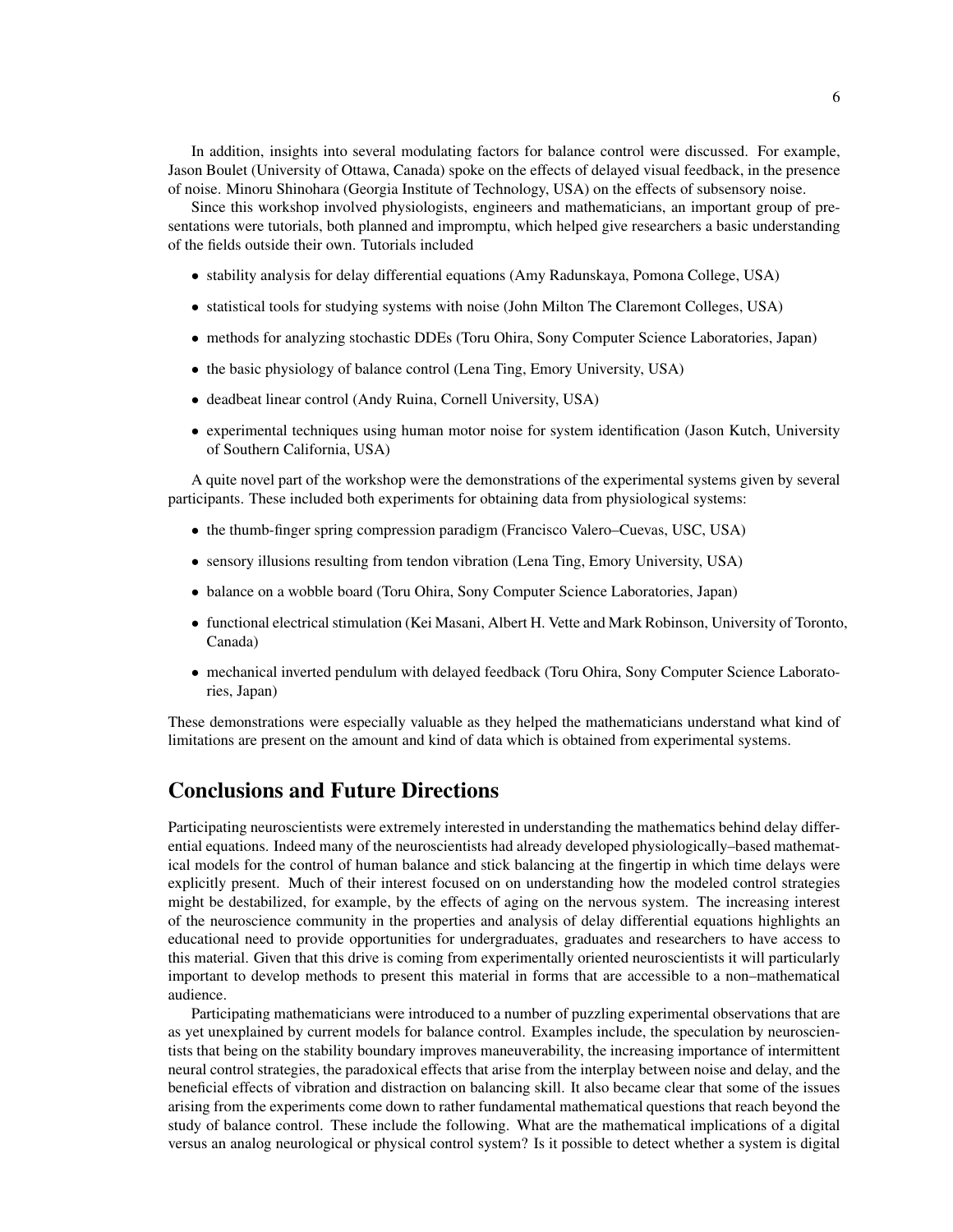or analog? Can we distinguish mathematically, based on an analysis of the time series, between fluctuations around a linearly unstable fixed point (perhaps stabilized by noise) and fluctuations about a linearly stable fixed point? Can we distinguish a continuous system from a discontinuous system when noise is present? Clearly the interaction between noise, delay and discontinuity is a field that deserves more rigorous analysis by mathematicians.

Unfortunately the global economic climate meant that two groups working on intermittent control of human postural sway could not attend the workshop, namely, Pietro Morasso (Genova, Italy) and Tasshin Nomura (Osaka University, Japan). Moreover, the discussions drew attention to the need for a future workshop(s) in about two years for experimentalists and mathematicians to meet again to compare progress that had been made addressing the various issues that had been raised at this workshop. The important take home message for mathematicians is that the study of human balance control is an exciting field in which they can expect to make major contributions to the advance of neuroscience. Thus it will be interesting to see how this story evolves.

## References

- [1] Y. Asai, Y. Tasaka, T. Nomura, M. Casidio, et al., A model of postural control in quiet standing: Robust compensation of delay–induced instability using intermittent activation of feedback control, *PLoS ONE* 4 (2009), e6169.
- [2] A. Bottaro, Y. Yasutake, T. Nomura, M. Casidio, and P. Morasso, Bounded stability of the quiet standing posture: An intermittent control model, *Human Movement Sci.* 27 (2008), 473–495.
- [3] J. Boulet, R. Balasubramiam, A. Daffertshofer and A. Longtin, Stochastic two-delay differential model of delayed visual feedback effects on postural dynamics, *Phil. Trans. Roy. Soc. A* 368 (2010), 423-438.
- [4] J. L. Cabrera and J. G. Milton, On–off intermittency in a human balancing task. *Phys. Rev. Lett.* 89 (2002), 158702.
- [5] J. L. Cabrera and J. G. Milton, Human stick balancing: Tuning Lévy flights to improve balance control, *Chaos* 14 (2004), 691–698.
- [6] J. L. Cabrera, C. Luciani and J. Milton, Neural control on multiple time scales: Insights from human stick balancing, *Cond. Matter Phys.* 9 (2006) 373–383.
- [7] S.A. Campbell, S. Crawford ,and K. Morris. Time delay and feedback control of an inverted pendulum with stick slip friction. *Proceedings of the ASME 2007 International Design Engineering Technical Conferences (DECT2007)*.
- [8] S.A. Campbell, S. Crawford, and K. Morris, Friction and the inverted stabilization problem, *ASME J. Dyn. Sys. Meas. Cont.* 130 (2008), 054502.
- [9] M. Cenciarini and R. J. Peterka, Stimulus-dependent changes in the vestibular contribution to human postural control, *J. Neurophysiol.* 95 (2006), 2733–2750.
- [10] T. Cluff and R. Balasubramaniam, Motor learning characterized by changing Levy distributions, *PLoS ONE* 4 (2009), e5998.
- [11] J. J. Collins and C. J. D. Luca, Random walking during quiet standing, *Phys. Rev. Lett.* **73** (1994), 764–767.
- [12] C. W. Eurich and J. G. Milton, Noise–induced transitions in human postural sway, *Phys. Rev. E* 54 (1996), 6681–6684.
- [13] G. Stépán and T. Insperger, Stability of time–periods and delayed systems a route to act–and–wait control, *Ann. Rev. Control* 50 (2006), 159–168.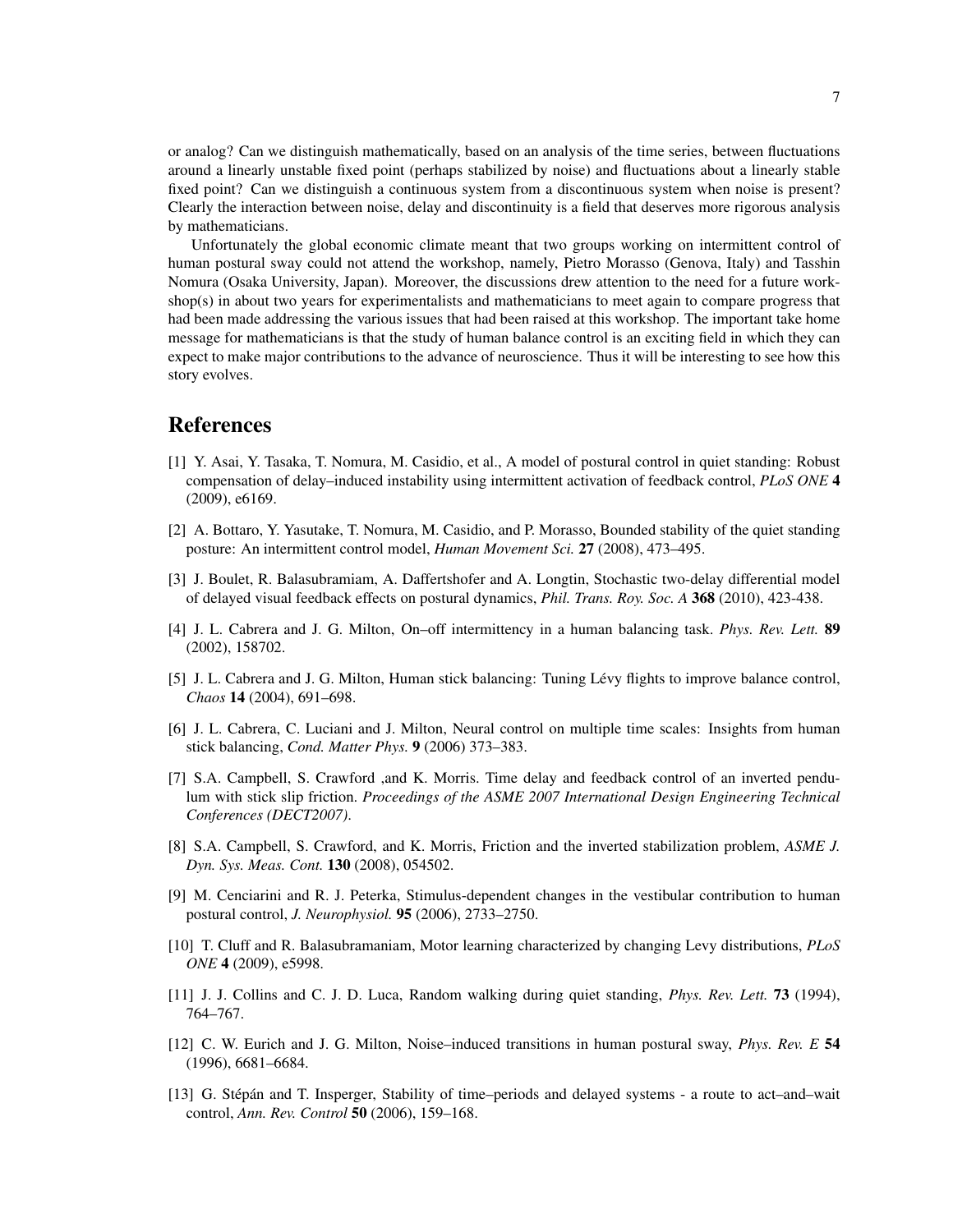- [14] A. D. Goodworth, C. Wall, III and R. J. Peterka, Influence of feedback parameters on performance of a vibrotactile balance prosthesis, *IEEE Trans. Neural Syst. Rehabil. Eng.* 17 (2009), 397-408.
- [15] T. Insperger, Act–and–wait concept for continuous–time control systems with feedback delay, *IEEE Trans. Control Syst. Technol.* 14 (2006), 974–977.
- [16] J. Jeka, T. Kimel, R. Creath, F. Horak and R. Peterka, Controlling human upright posture: Velocity information is more accurate than position or acceleration, *J. Neurophysiol.* 92 (2004), 2368–2379.
- [17] M. Landry, S. A. Campbell, K. Morris, and C. O. Aguilar, Dynamics of an inverted pendulum with delayed feedback control, *SIAM J. Appl. Dyn. Sys.* 4 (2005), 333-351.
- [18] D. B. Lockhart and L. H. Ting, Optimal sensorimotor transformations for balance, *Nature Neuroscience* 10 (2007), 1329–1336.
- [19] I. D. Loram and M. Lakie, Human balancing of an inverted pendulum: position control by small, ballistic-like, throw and catch movements, *J. Physiol.* 540 (2002), 1111.
- [20] I. D. Loram, C. N. Maganaris and M. Lakie, Active, non-spring-like muscle movements in human postural sway: how might paradoxical changes in muscle length be produced? *J. Physiol.* 564 (2005), 281.
- [21] I. D. Loram, C. N. Maganaris and M. Lakie, Human postural sway results from frequent, ballistic bias impulses by soleus and gastrocnemius, *J. Physiol.* 5654 (2005), 295.
- [22] K. Masani, A. H. Vette, N. Kawashima, and M. R. Popovic, Neuromusculoskeletal torque–generation process has a large destabilizing effect on the control mechanism of quiet standing, *J. Neurophysiol.* 100 (2008), 1465–1475.
- [23] C. Maurer, T. Mergner and R. J. Peterka, Multisensory control of human upright stance, *Exp. Brain Res.* 171 (2006), 231-250.
- [24] C. Maurer and R. J. Peterka, A new interpretation of spontaneous sway measures based on a simple model of human postural control, *J. Neurophysiol.* 93 (2005), 189-200.
- [25] J. G. Milton, J. L. Cabrera and T. Ohira, Unstable dynamical systems: Delays, noise and control, *EPL* 83 (2008), 48001.
- [26] J. Milton, J. L. Cabrera, T. Ohira, S. Tajima, Y. Tonosaki, C. W. Eurich and S. A. Campbell, The time– delayed inverted pendulum: Implications for human balance control, *Chaos* 19 (2009), 026110.
- [27] J. G. Milton, T. Ohira, J. L. Cabrera, R. M. Fraiser, J. B. Gyorffy, F. K. Ruiz, M. A. Strauss, E. C. Balch, P. J. Marin and J. L. Alexander, Balancing with vibration: A prelude for "drift and act" balance control, *PLoS ONE* 4 (2009), e7427.
- [28] J. G. Milton, S. L. Small and A. Solodkin (2004). On the road to automatic: Dynamic aspects in the development of expertise. J. Clin, Neurophysiol. 21, 134–143.
- [29] J. Milton, J. L. Townsend, M. A. King and T. Ohira, Balancing with positive feedback: the case for discontinuous control, *Phil. Trans. R. Soc. A* 367 (2009), 1181–1193.
- [30] T. Ohira and J. Milton J. Delayed random walks: Investigating the interplay between delay and noise. In: *Delay Differential Equations: Recent advances and new directions, (Balachandran B, Kalmar-Nagy T ´ and Gilsinn DE, eds)*, 305-335, Springer, New York, 2009
- [31] R. J. Peterka, Postural control model interpretation of stabilogram diffusion analysis, *Biol. Cybern.* 82 (2000), 335-343.
- [32] R. J. Peterka, Sensorimotor integration in human postural control, *J. Neurophysiol.* 88 (2002), 1097- 1118.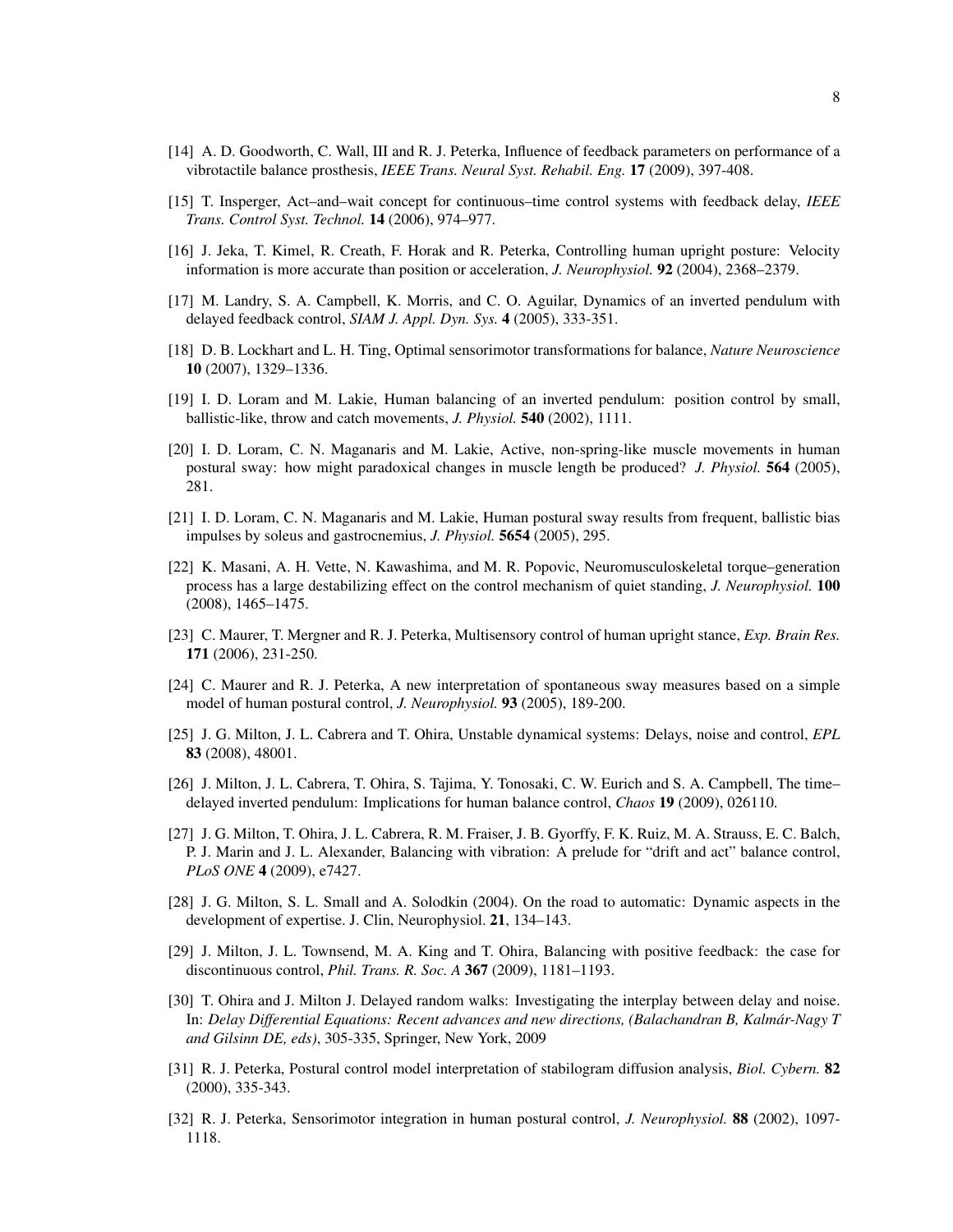- [33] R. J. Peterka, Simplifying the complexities of maintaining balance, *IEEE Eng. Med. Biol. Mag.* 22 (2003), 63-68.
- [34] R. J. Peterka and P. J. Loughlin, Dynamic regulation of sensorimotor integration in human postural control, *J. Neurophysiol.* 91 (2004), 410-423.
- [35] A. A. Priplata, J. Niemi, M. Salen et al., Noise–enhanced human balance control, *Phys. Rev. Lett.* 89 (23) (2002), 238101.
- [36] J. Sieber, Dynamics of delayed relay systems. *Nonlinearity* 19 (2006), 2489-2527. (link to preprint <http://hdl.handle.net/1983/706),
- [37] J. Sieber, P. Kowalczyk, S.J. Hogan and M. di Bernardo, Dynamics of symmetric dynamical systems with delayed switching, *Journal of Vibration and Control* Special Issue on Dynamics and Control of Systems with Time-Delay (2010) (in press). (link to preprint: <http://arxiv.org/abs/0804.0408).
- [38] S. H. Smith, Optimal feedback control and the neural basis of volitional motor control, *Nature Rev. Neurosci.* 5 (2004), 534–546.
- [39] G. Stepan, Delay effects in the human sensory system during balancing, *Phil. Trans. Royal Soc.* 367 (2009), 1195–1212.
- [40] J. R. Stirling and M. S. Zakynthinsaki, Stability and the maintenance of balance following a perturbation during quiet stance, *Chaos* 14 (2003), 96–105.
- [41] S. Tajima, T. Ohira, and Y. Tonoski, Human and machine stick balancing, Proceedings ASME, (2007) Las Vegas, Nevada, pp. 1–7.
- [42] E. Todorov, Optimality principles in sensorimotor control, *Nature Neurosci.* 7 (2004), 907–915.
- [43] E. Todorov and M. I. Jordan, Optimal feedback control as theory of motor coordination, *Nature Neurosci.* 5 (2002), 1226–1235.
- [44] T. D. J. Welch and L. H. Ting, A feedback model reproduces muscle activity during human postural responses to support–surface translation, *J. Neurophysiol.* 99 (2008), 1032–1038.
- [45] T. D. J. Welch and L. H. Ting, A feedback model explains the differential scaling of human postural responses to perturbation acceleration and velocity, *J. Neurophysiol.* 101 (2009), 3294–3309.
- [46] N. Yamada, Chaotic swaying of the upright posture, *Human Movement Sci.* 14 (1995), 711–726.

# APPENDIX: Comments from participants

### Comments from Workshop Participants

- Thanks again for the wonderful workshop last week at BIRS. It was a good collection of people and I learned much about both human balance and DDEs. Now I feel ready to write some papers about these topics!
	- Manoj Srinivasan, Ohio State University, Columbus, OH, USA
- Had several good discussions and in general am finding the conference to be quite stimulating.
	- Kreg Gruben, University of Wisconsin, Madison WI, USA
- I learned a lot AND had a good time!
	- Ami Radunskaya, Pomona College, Claremont CA, USA